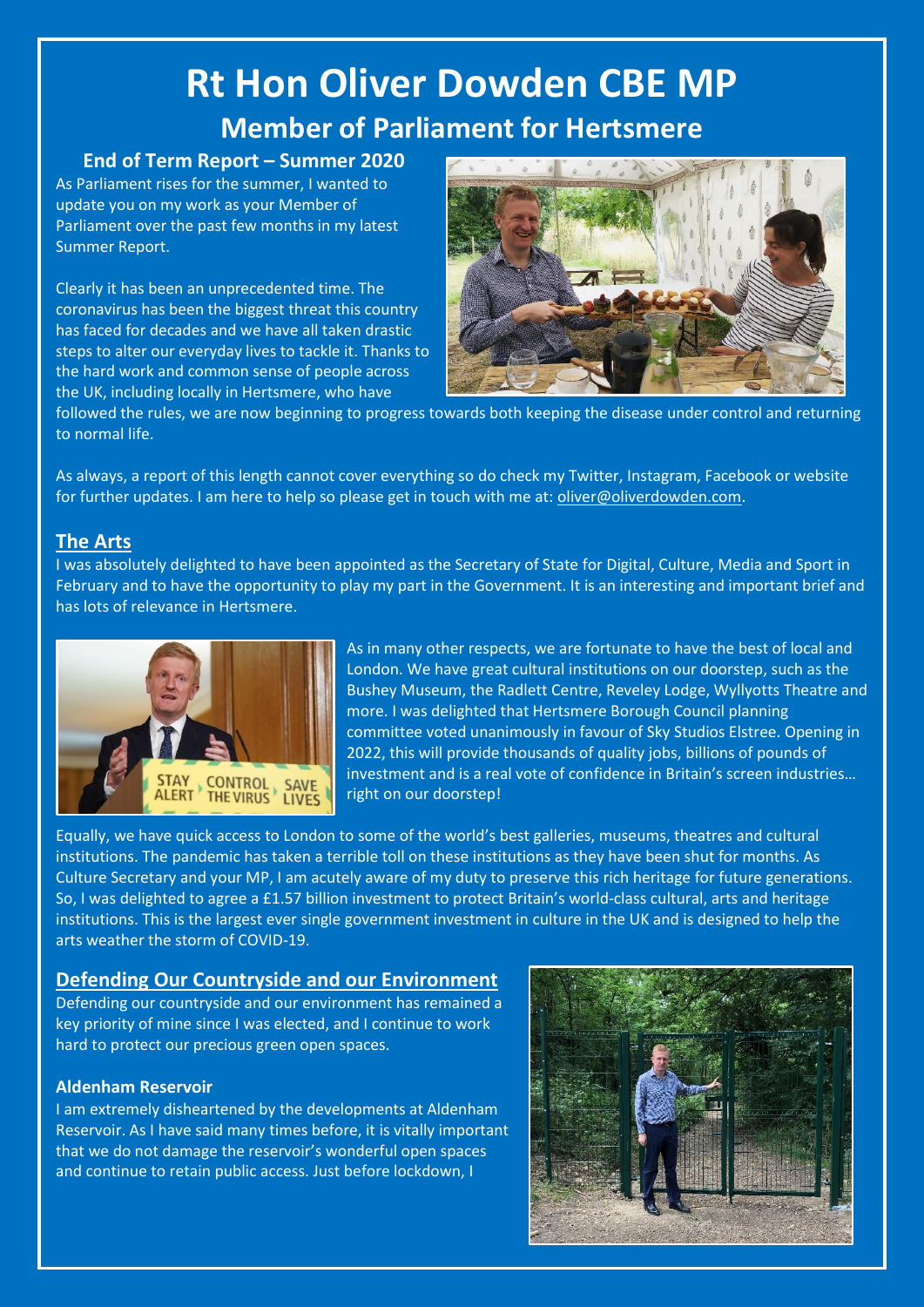

convened a meeting with David Williams, Leader of Hertfordshire County Council in order to discuss Liberty's actions, including recording the footpath as a right of way.

I am frustrated to see that LLL have now both lowered the reservoir by one metre and erected a fence along the perimeter. Publicly, I have urged LLL to work with local authorities, who I know have tried to reach an agreement with LLL regarding the future of the reservoir.

I continue to liaise with relevant local groups, constituents and agencies involved. Most recently, I have written to the Secretary of State to register my support for the footpath to be recorded as a public right of way.

#### **Woodcock Hill Village Green**

I have opposed Taylor Wimpey's plans to Deregister and Exchange village green land at Woodcock Hill, Borehamwood. Woodcock Hill Village Green is a wonderful green space in Borehamwood which I have visited many times since becoming the Member of Parliament for Hertsmere, including as part of Mitzvah Day and even planting trees as part of the Queens Commonwealth Canopy project and an Extinction Rebellion tree. I always say that one of the greatest pleasures of living in our part of Hertfordshire is the countryside we have right on our doorstep, it makes our towns and villages distinct and special places to live.



I visited the green last week to meet with representatives of the Woodcock Hill Village Green Association, and I have lobbied the Secretary of State in support of the village green. I have also responded to their consultation expressing my support for

the green and strongly opposing Taylor Wimpey's plans. I will continue to work closely with the Association.

#### **Radlett Rail Freight Terminal**

I am incredibly disappointed in the decision taken by St Albans District Council to remove the Park Street Garden Village from their local plan in favour of this rail freight terminal. Since being elected, I have consistently fought



against this terminal.

As I have said many times before, I do not want any developments on green belt land. But if it must be developed, it is ludicrous that the land is used for a completely unnecessary and disruptive rail freight terminal. There is an acute need for housing and in efforts both to provide housing and protect the green belt, the Park Street Garden Village site was vital.

St Albans District Council made the decision

to remove the Park Street Garden Village from their local plan in favour of this ridiculous proposal. I know that this will have a detrimental effect on our local area and adversely affect people in Hertsmere. I continue to press them to change policy.



#### **Fly-tipping and Recycling Centres**

Many residents were also in touch with me during lockdown with concerns about increased fly-tipping, particularly along Hilfield Lane and Pegmire Lane. This is an appalling blight on our precious countryside by a small minority of selfish individuals. I urgently contacted Environmental Health at Hertsmere Borough Council and liaised closely with local councillors. I was then pleased to hear that the Borough Council worked extremely hard to re-open both Potters Bar recycling centre and Elstree recycling centre.